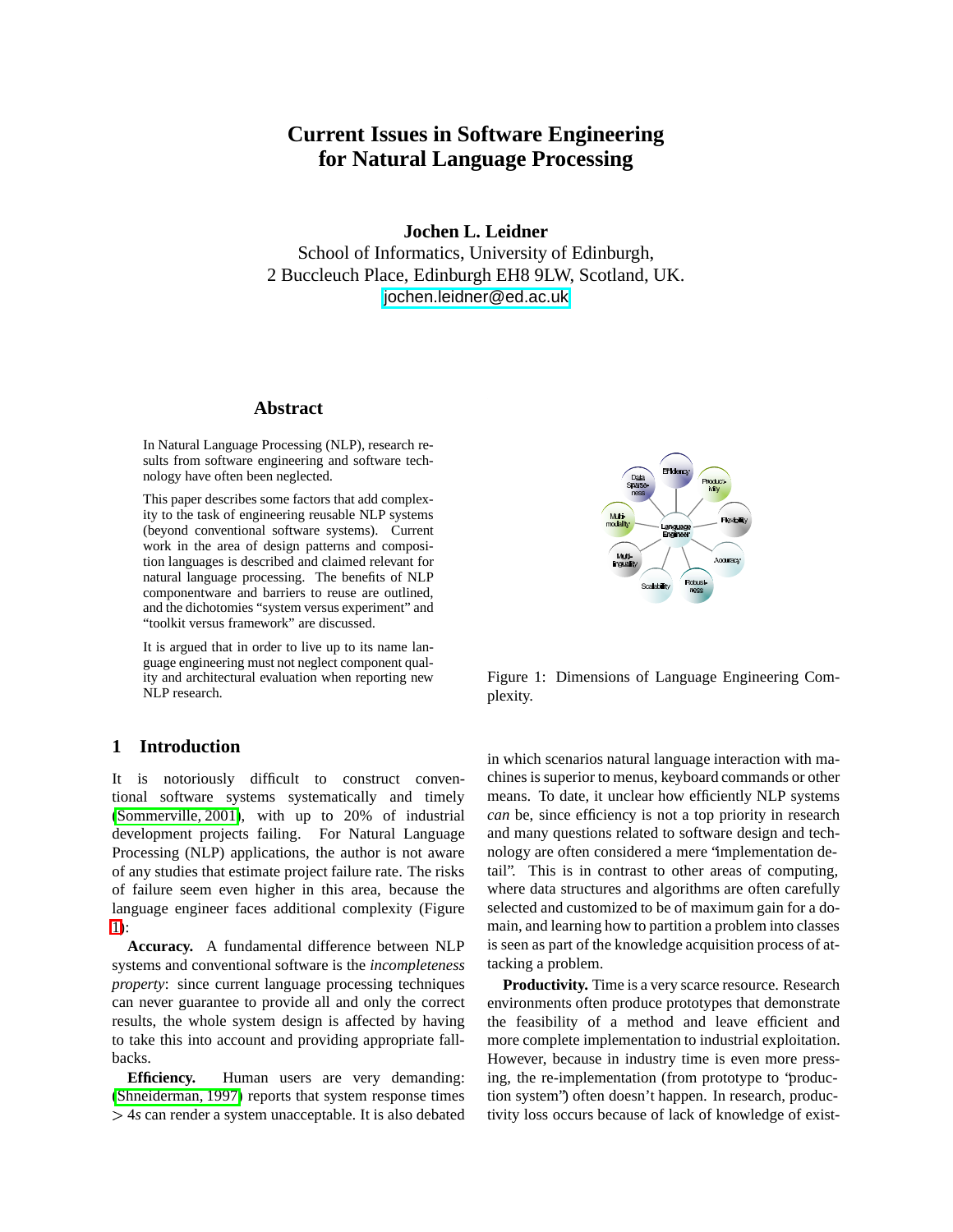ing resources, lack of trust in non-in-house components, or the inability to install or integrate existing software. Price or licensing concerns also play a role. It is argued here that software engineering techniques can improve overall productivity of researchers after some little initial investment. Section [3](#page-4-0) relates short-term productivity to long-term gains to the choice between building a framework and carrying out an experiment.

**Flexibility.** Like any software, NLP systems need to be flexible: a parser developed primarily to analyze written online newspaper text might well be employed tomorrow to process business e-mails. Different data formats have to be handled, so representational and input/output knowledge needs to be factored out from core linguistic processing knowledge. Section [2.7](#page-3-0) describes how design patterns can help NLP in this regard, and Section [2.2](#page-1-0) gives an example of how componentization leads to more flexibility.

**Robustness.** In engineering, robustness refers to a device's ability to work even under varying conditions. In language engineering, the terms robustness and portability have obtained a more narrow meaning: both are typically used to describe the viability of a linguistic method when applied across different text types or domains (in terms of precision/recall).<sup>[1](#page-1-1)</sup> But a decrease in robustness in the latter sense often means a "soft" degradation rather than complete system failure. This is the type of failure that needs to be handled even in a working system  $(\rightarrow$  accuracy above), but decreases in overall performance are also more subtle and therefore difficult to detect.

**Scalability.** If an NLP system is to be deployed, it usually needs to be run in a distributed fashion to cope with a large number of users or documents. However, often complexity and observed runtime and memory results are not reported. In an engineering scenario, space and runtime limits are specified in advance by product management or lead architects and techniques are selected according to whether their properties are consistent with the requirements. Often NLP components rely on other components, and overall resource demands are high compared to the system the NLP component is part of (e.g. a text editor).

**Multimodality.** A language engineer applying the same parser to investigate the discourse structure of 18th century novels does not encounter the same challenges as her colleague trying to apply it to speech dialogs (e.g. absence of letter case information). Different modalities have their own idiosyncrasies, and it is difficult to factor out all of them, but this is necessary because there is a trend toward multi-modal systems, and intra-system reuse requires a high degree of adaptability.

**Data Sparseness.** Current NLP methods are often

data-driven, which means they rely on the availability of a potentially large number of training examples to learn from. Such training corpora are typically expensive or virtually non-existent (data resource bottleneck). This holds even more so in a multilingual scenario. Insufficient training data yields unacceptable accuracy.

**Multilinguality.** In a globalized world, users want to work with a system in multiple languages. This is already an issue in conventional software: independence of character encodings, different lexicographic sorting orders, display of numbers, dates etc. (*internationalization*, or "I18N") need to be ensured and translations of iconic and textual messages into the user's currently preferred language of interaction (*localization*, or "L10N") have to be provided (Tuthill-Smallberg, 1997; Lunde, 1999). NLP applications are more complex, because grammars, lexicons, rule-sets, statistical models are language-specific, and need to be re-created for each new target language, often at a cost that is a significant proportion of the total NLP sub-system's budget. Often, heterogeneous components from different suppliers and following incompatible linguistic or software paradigms must be integrated. (Maynard et al., forthcoming) argue convincingly that architectural support can improve the predictability of the construction process.

## **2 Reuse**

#### **2.1 The need for reuse**

In NLP, the global amount of reuse is low, and currently, activities of the community *en large* focus on reuse of data resources (via annotation standards or data repositories like LDC and ELRA). On the software side, despite similar efforts (Declerck et al., 2000), reuse rate is low, partially because the difficulty of integration is high (and often underestimated), for instance because developers use different implementation languages, deprecated environments or diverse paradigms. Especially, *"Far too often developers of language engineering components do not put enough effort in designing and defining the API."* (Gambäck and Olsson, 2000). Thus, re-implementation and integration cause major productivity loss.

#### <span id="page-1-0"></span>**2.2 Properties that lead to reuse**

How can productivity loss be avoided? Researchers should build their prototypes around sound Application Programming Interfaces (APIs); all input/output should be separated from the core functionality. Then not only will the workings of the algorithms become clearer, also the re-usability will be increased, since most applications make different assumptions about data formats. Potential sloppiness (e.g. lack of error-handling) caused by time pressure can then be restricted to the prototype application shell without impairing the core code. The main

<span id="page-1-1"></span><sup>1</sup> cf. the forthcoming *Special Issue on Natural Language Robustness* of the journal *Natural Language Engineering*.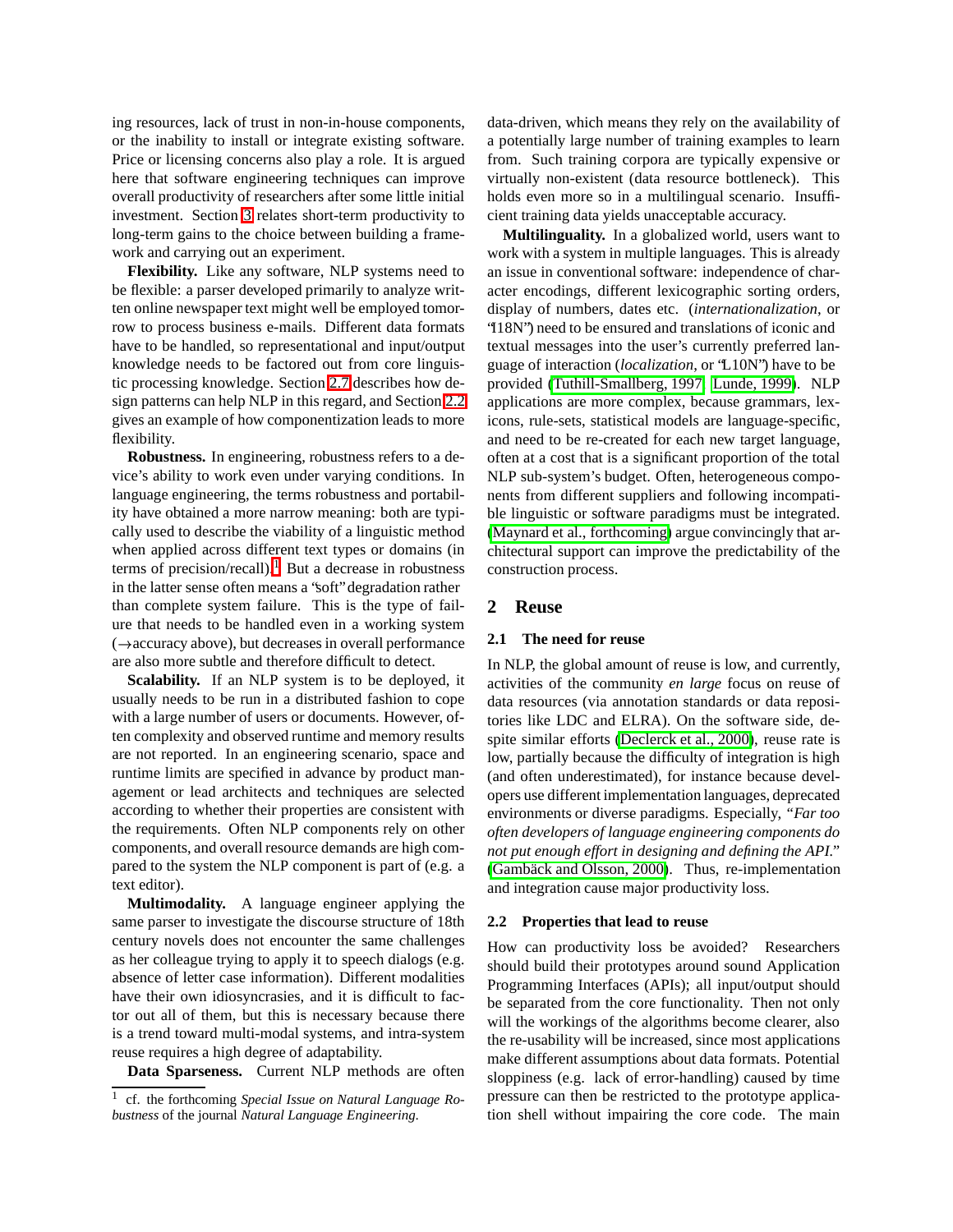| LTG MUC-7     | Hybrid MUC-7 Named Entity Recognizer    |
|---------------|-----------------------------------------|
|               | based on maximum entropy classification |
|               | and DFSTs                               |
| ltchunk       | DFST-based English chunk parser         |
| ltpos         | HMM-based English POS tagger            |
| ltstop        | Maximum entropy-based English sentence  |
|               | splitter                                |
| lttok         | DFST-based tokenizer for English text   |
| <b>LT TTT</b> | Suite of XML/SGML-aware tools for       |
|               | building DFSTs                          |
| fsgmatch      | Deterministic Finite-State Transducer   |
|               | (DFST) construction toolkit             |
| sgdelmarkup   | Remove SGML markup from text            |
| sgtr          | SGML replacement tool                   |
| sgsed         | <b>SGML</b> stream editor               |
| <b>LT XML</b> | LTG's XML API                           |

<span id="page-2-1"></span>Table 1: The SGML-Aware NLP Tools of the University of Edinburgh's Language Technology Group.

principle behind good design is to dissect the problem domain into a set of *highly cohesive* components that interact in a *loosely coupled* fashion (Sommerville, 2001).

## **2.3 Barriers to reuse**

Reuse of software components can be blocked by several factors, including the lack of knowledge of existing components, lack of trust in component quality, a mismatch between component properties and project requirements, unacceptable licensing policies or patent/cost issues. Political issues include the investment needed to make and package reusable components, for which there might not be any budget provided. Technical issues contain software-platform incompatibility and dependencies, installation difficulties, lack of documentation or support, and inconsistencies with other modules.

Considering NLP components in specific, formalisms might not be linguistically compatible. Components might differ in language coverage, accuracy and efficiency. With linguistic components, a black box integration is particularly tricky, since if the technique used internally is unknown, the component might break down in case the domain is changed (domain-specific rules/training). A further problem is posed by the fact that different paradigms perform sub-tasks on different levels (e.g. disambiguation). Case-sensitivity/case-awareness can also be problematic.

## **2.4 Code reuse: toolkits**

The Edinburgh Language Technology Group's SGMLaware NLP tools (Mikheev et al., 1999) comprise a set of programs that rely on the common LT XML  $API<sup>2</sup>$  $API<sup>2</sup>$  $API<sup>2</sup>$  to annotate text using cascading (deterministic) Finite-State Transducers (Table [1\)](#page-2-1).



Figure 2: Some Global Architectural Choices.

<span id="page-2-2"></span>The tools are typically used in a sequential UNIX pipeline (Figure [2,](#page-2-2) top). An integrated query language allows selective processing of parts of the XML/SGML document instance tree.

A major advantage of the LTG pipeline toolkit approach over frameworks (described below) is the maximal decoupling of its components (communication only by means data exchange in a "fat XML pipe"), so no toolkit-specific "glue" code needs to be developed and developers can work in their programming language of choice. A disadvantage is that repeated XML parsing between components may be too time-consuming in a production scenario.

#### **2.5 Code and design reuse: frameworks**

A framework is a collection of pre-defined services that embody a certain, given organization, within which the user can extend the functionality provided; frameworks impose certain organizational principles on the developer (Griffel, 1998).

The *General Architecture for Text Engineering (GATE)*[3](#page-2-3) is a theory-neutral framework for the management and integration of NLP components and documents on which they operate (Cunningham et al., 1996; Cunningham, 2000; Bontcheva et al., 2002; Cunningham et al., 2002; Maynard et al., forthcoming). GATE 2 is compliant with the TIPSTER architecture (Grishman, 1995), contains the example IE system ANNIE and is freely available including source (in Java, which makes it also open for all languages due to the underlying use of UNICODE). A data type for annotating text spans is provided, which allows for generic visualization and editing components and a graphical plug-and-play development environment.

<span id="page-2-0"></span><sup>2</sup> <http://www.ltg.ed.ac.uk/software/xml/>

<span id="page-2-3"></span><sup>3</sup> <http://gate.ac.uk/>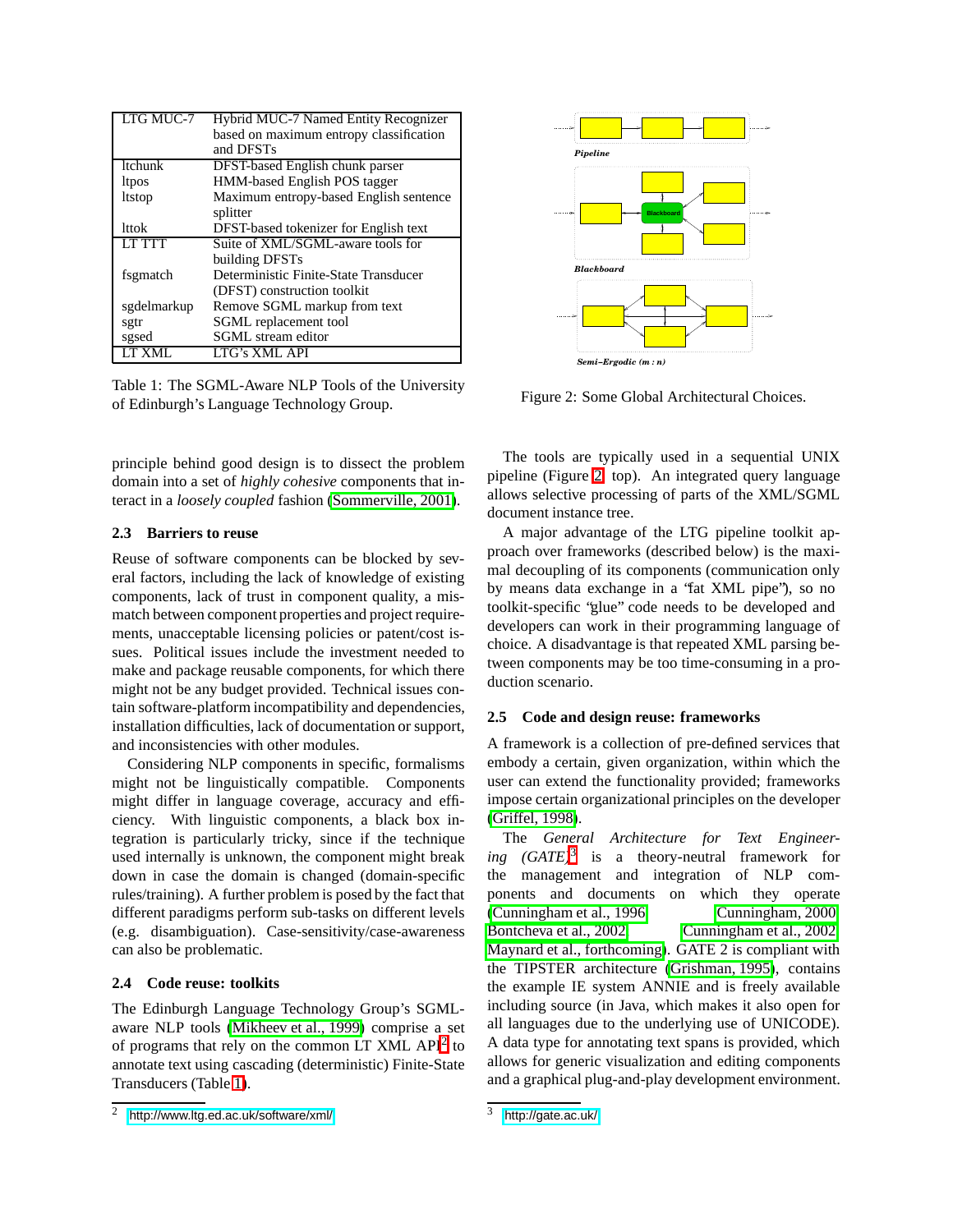Developers can make use of a sample component toolbox.

(Zajac et al., 1997) present Corelli, another TIP-STER compliant architecture implemented in Java (see (Basili et al., 1999) for a comparison). The WHITE-BOARD project (Crysmann et al., 2002) uses monotonic XML annotation to integrate deep and shallow processing (Figure [2,](#page-2-2) middle). Finally, the closest coupling takes place in architectures where most or all components are allowed to talk to each other, such as the German Verbmobil speech translation system (Görz et al., 1996).

ALEP, the *Advanced Language Engineering Platform* (Simpkins and Groenendijk, 1994; Bredenkamp et al., 1997) is an early framework that focused on multilinguality. It offers an HPSG like, typed AVM-based unification formalism (and parsers for it) as well as some infrastructural support. In the LS-GRAM project, it has been used to build analyzers for nine languages. However, it has been criticized for being "too committed to a particular approach to linguistic analysis and representation" (Cunningham et al., 1997). ALEP's Text Handling component (Declerck, 1997) uses a particular SGML-based annotation that can be enriched with user-defined tags. Some standard components are provided, and rules allow the mapping of SGML tags to AVMs ("lifting"). SRI's *Open Agent Architecture (OAA)* [4](#page-3-1) (Martin et al., 1999; Cheyer and Martin, 2001) is a software platform that offers a library for distributed agent implementation with bindings for several programming languages (C/C++, Java, LISP, PROLOG etc.). Agents request services from service agents via *facilitation*, a coordinating service procedure of transparent delegation, whereby facilitators can consider strategic knowledge provided by requesting agents, trying to distribute and optimize goal completion. Control is specified in a PROLOG-like Interagent Communication Language (ICL), which contains, but separates, declarative and procedural knowledge (*how to do* and *what to do*).

## **2.6 Discussion**

**Framework or Toolkit?** The disadvantage of frameworks is that any such infrastructure is bound to have a steep learning curve (how to write wrapper/glue code, understand control) and developers are often reluctant to adopt existing frameworks. Using one frameworks also often excludes using another (due to the inherited "design dogma").

Toolkits, on the other hand, are typically smaller and easier to adopt than frameworks and allow for more freedom with respect to architectural choices, but of course the flip-side of this coin is that toolkits offer less guidance and reuse of architecture and infrastructure. See (Menzel, 2002) for a further discussion of architectural issues in NLP.

#### <span id="page-3-0"></span>**2.7 Design reuse with design patterns**

*Design patterns* (Gamma et al., 1994; Harrison et al., 2000) are reusable units of software architecture design that have emerged from objectoriented software development research, where certain collaborative object configurations were found to re-occur in different contexts.

*Finite-State Automata* (FSAs) were historically the first devices that have received a software engineering treatment (Watson, 1995), as they are pervasive from compiler technology to software engineering itself. (Yacoub and Ammar, 2000) describe how using a FiniteStateMachine design pattern that separates out certain *facets* can facilitate interoperability between Mealy, Moore and hybrid FSAs.

(Manolescu, 2000) identifies the FeatureExtraction pattern as a useful abstraction for information retrieval and natural language processing: a FeatureExtractorManager is a Factory of FeatureExtractor objects, where each knows a MappingStrategy, a FilteringStrategy and a Database. Numerical techniques often used in machine learning to overcome the "curse of dimensionality" ( $\rightarrow$ data sparseness above) such as *Singular Value Decomposition*, *Latent Semantic Indexing*, or *Principle Component Analysis* (PCA) are also instances of this pattern. It is worth noting that some of these patterns are domain-specific, i.e. the software engineering aspects interact with the type of linguistic processing. (Basili et al., 1999) generalize over typical NLP components, combining Data Flow Diagrams for a *Linguistic Processing Module (LM)*, a *Lexical Acquisition Module (LAM)* and an *Application Module (AM)* to a generic model of an NLP application. The result of the LAM is what (Cunningham et al., 1997) would call a *Data Resource* (as opposed to a *Processing Resource*, which corresponds to a LM). (Basili et al., 1999) also present an UML model of a class for linguistically annotated text, LinguisticInformation, that is interoperable with application-dependent classes.

### **2.8 Productivity gain with composition languages?**

Recently, work in software engineering has focused on *composition languages* (Nierstrasz and Meijler, 1994), which allow to construct systems on a meta-level by specifying composition transformations in a separate glue notation without editing component source code (Aßmann, 2003). Such an approach would support a view held by (Daelemans et al., 1998), who argue that *"all NLP tasks can be seen as either*

<span id="page-3-1"></span>[http://www.ai.sri.com/](http://www.ai.sri.com/~oaa/) oaa/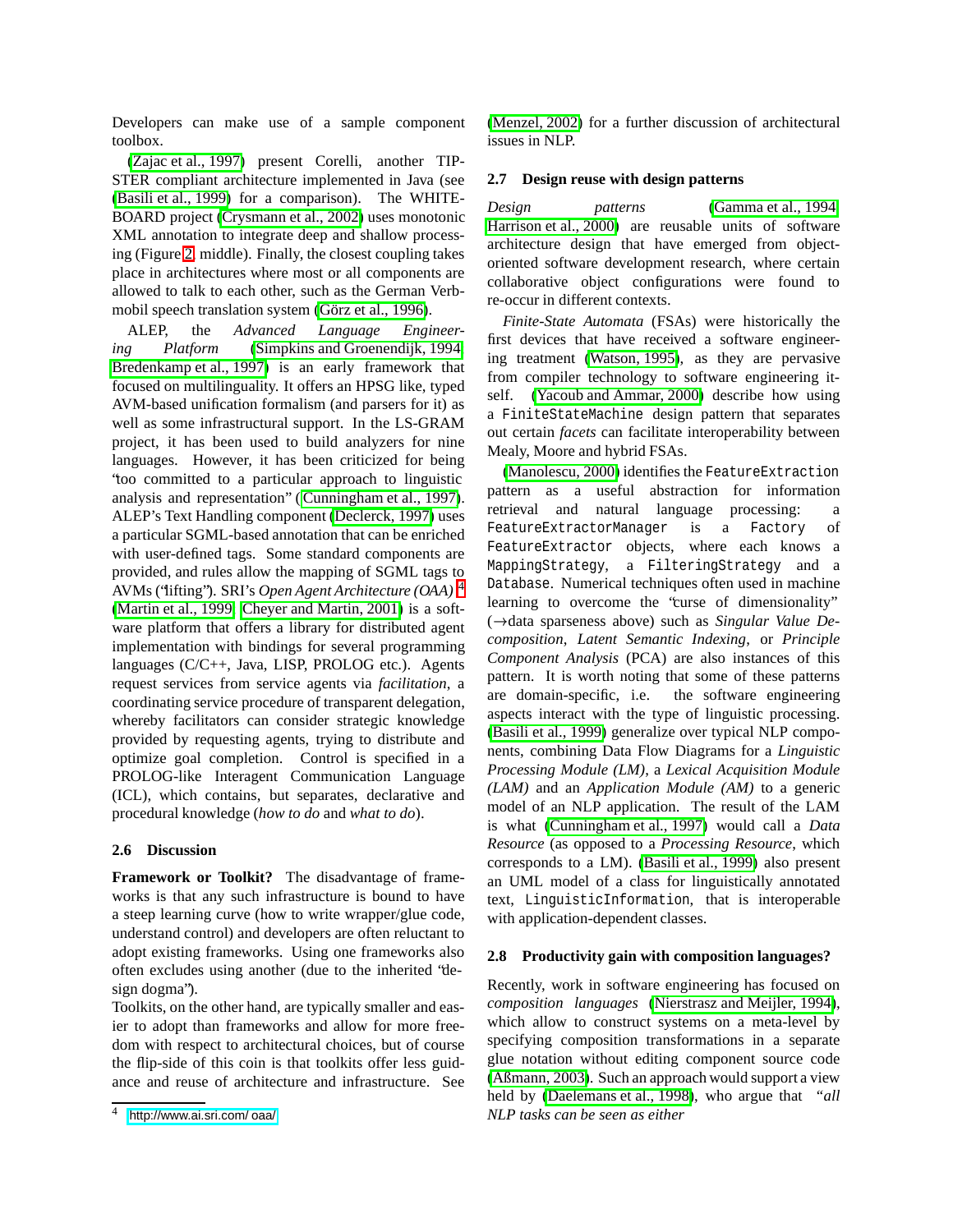

Figure 3: Productivity Pyramid.

- <span id="page-4-3"></span> *light NLP tasks involving disambiguation or segmentation locally at one language level or between two closely-related language levels; or as*
- *compositions of light NLP tasks, when the task surpasses the complexity of single light NLP tasks."*

That NLP processing often involves generic preprocessing (such as POS-tagging) can be taken as evidence for the need for dedicated linguistic composition languages.<sup>[5](#page-4-1)</sup> Whereas toolkits and frameworks for NLP have already been developed, to date there exists no dedicated NLP composition language. In such a language, both linguistic structures (such as typed AVMs) and processing resources (such as taggers or tag-set mappers) had first-order status. Composition languages are a logical next step in the ongoing development of new abstraction layers for computing.[6](#page-4-2)

## <span id="page-4-0"></span>**3 Experiment or System?**

Figure [3](#page-4-3) depicts the trade-off researchers have to face when deciding between carrying out an experiment, building a prototype program, implementing a more fleshed-out self-contained system, building a complete, generic, redistributable toolkit or whether they invest long-term in providing the community with a new frame-work.<sup>[7](#page-4-4)</sup> On the one hand, experiments ensure high short-term productivity with hardly any reuse or crossfertilization to other projects. Frameworks, on the other

hand, which are only possible in larger groups and with long-range funding, pay back relatively late, but offer many synergies due to their all-embracing nature if they can overcome developers reluctance to adopt a new framework.

# **4 Summary and Conclusion**

Whereas the evaluation of effectiveness of NLP methods has become an integral part of research papers, architectural evaluation is often neglected. It should also be recognized as vital part of engineering research publications, including an assessment of standard compliance, rapid deployability, maintainability and flexibility of design (Nyberg and Mitamura, 2002). Researchers should strive toward development of component APIs rather than prototypes to foster cross-fertilization and reuse. Frameworks are a valuable asset on the way as they embody common assumptions, but (unlike toolkits) they are not normally inter-operable with other frameworks. Already the horizon, NLP composition languages and could be an attractive solution to problems of productivity and reuse.

**Acknowledgments.** The author would like to acknowledge the financial support of the German Academic Exchange Service (DAAD) under grant D/02/01831 and of Linguit GmbH (research contract UK-2002/2).

## **References**

- Harold Abelson and Gerald Jay Sussman. 1996. *Structure and Interpretation of Computer Programs*. MIT Press, Cambridge, MA, 2nd edition.
- Uwe Aßmann. 2003. *Invasive Software Composition*. Springer, Berlin.
- Roberto Basili, Massimo Di Nanni, and Maria Theresia Pazienza. 1999. Engineering of IE systems: an objectoriented approach. In Maria Theresia Pazienza, editor, *Information Extraction. Lecture Notes in Artificial Intelligence (LNAI 1714)*, pages 134–164. Springer, Berlin.
- K. Bontcheva, H. Cunningham, V. Tablan, D. Maynard, and H. Saggion. 2002. Developing reusable and robust language processing components for information systems using GATE. In *Proceedings of the Third International Workshop on Natural Language and Information Systems (NLIS'2002)*.
- Andrew Bredenkamp, Thierry Declerck, Frederik Fouvry, Bradley Music, and Axel Theofilidis. 1997. Linguistic engineering using ALEP. In *Proceedings of the International Conference on Recent Advances in Natural Language Processing (RANLP'97)*, Sofia, Bulgaria, September.
- Adam Cheyer and David Martin. 2001. The Open Agent Architecture. *Journal of Autonomous Agents and Multi-Agent Systems*, 4:143–148.
- B. Crysmann, A. Frank, B. Kiefer, H. Krieger, S. Mller, G. Neumann, J. Piskorski, U. Schfer, M. Siegel, H. Uszkoreit, and F. Xu. 2002. An integrated architecture for shallow and deep

<span id="page-4-1"></span><sup>5</sup> The visual application builder part of GATE 2 can be seen as a visual composition language.

<span id="page-4-2"></span><sup>6</sup> See (Abelson and Sussman, 1996) for a view that programming is indeed constant development and application of a growing collection of abstraction mechanisms.

<span id="page-4-4"></span>There may be a difference of several orders of magnitude in complexity between the tip and the bottom of the pyramid in Figure [3.](#page-4-3)